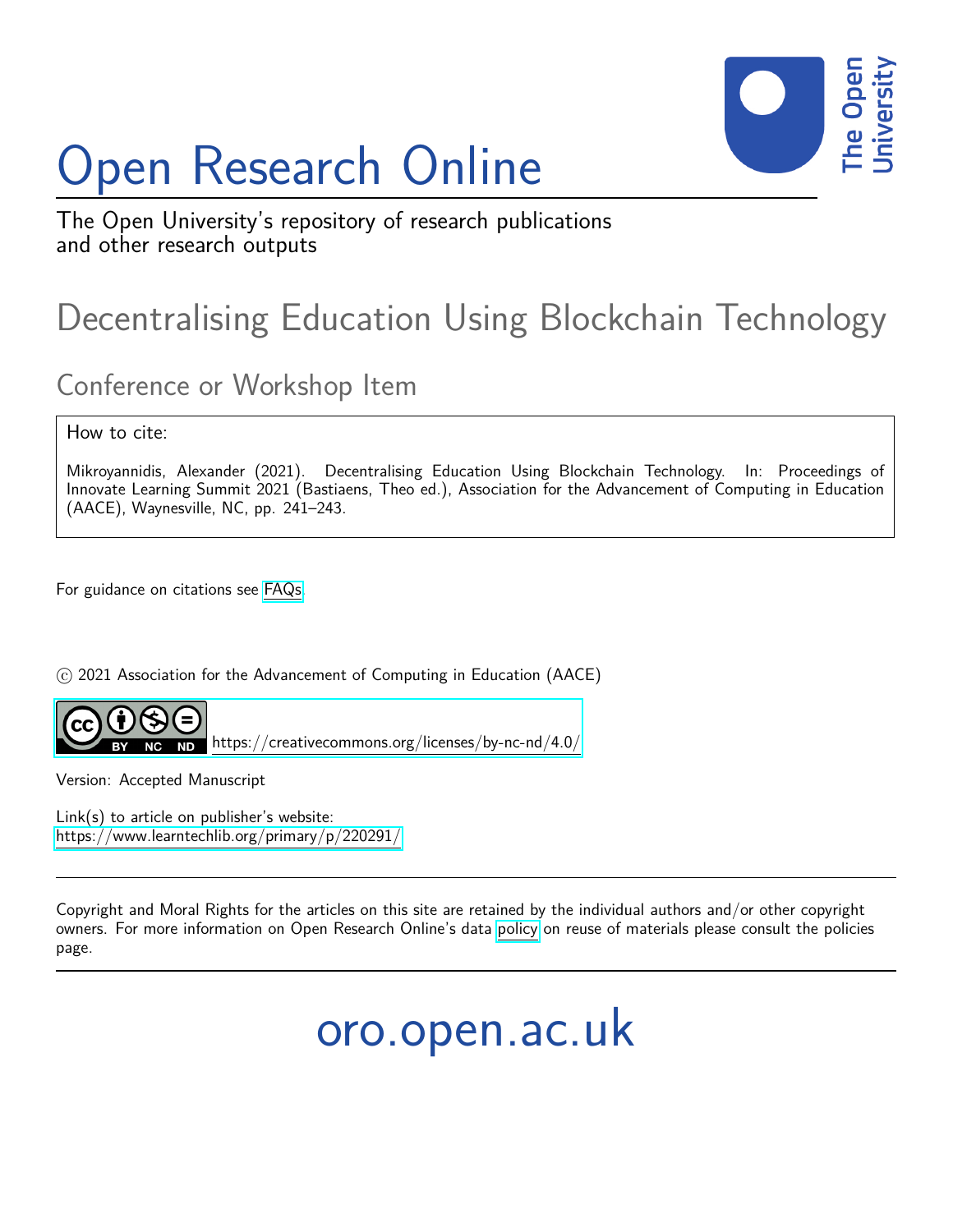## Decentralising Education Using Blockchain **Technology**

Alexander Mikroyannidis, The Open University, United Kingdom

#### Abstract

The emergence of Blockchain technology promises to decentralise and revolutionise not only the financial world, but also education in various ways. Blockchain technology offers opportunities to thoroughly rethink how we find educational content and tutoring services online, how we register and pay for them, as well as how we get accredited for what we have learned and how this accreditation affects our career trajectory.

This hands-on workshop will explore the different aspects of education and lifelong learning that are affected by decentralisation. More specifically, we will discuss the ways that ePortfolios, accreditation, tutoring, as well as other aspects of teaching and learning can evolve within a decentralised ecosystem based on the Blockchain. Participants will also have the opportunity to try out and evaluate the online platform offered by the QualiChain project for the Blockchain-based award and verification of education and employment qualifications.

The following outlines the structure of this workshop:

- 1. Presentation: Introduction to Blockchain technology and the QualiChain project (15 minutes).
- 2. First activity: Participants discuss scenarios for the use of Blockchain technology in education and lifelong learning (30 minutes).
- 3. Second activity: Participants try out and evaluate the QualiChain platform (30 minutes).
- 4. Discussion on the overall findings and closing (15 minutes).

Total workshop time: 90 minutes.

#### Keywords

Decentralisation, Blockchain, Education, Lifelong Learning, Qualifications.

#### **Objectives**

At the end of this workshop, participants will have acquired:

- An awareness of what Blockchain technology is, how it is currently being used and what its potential is.
- A good overview of the range of scenarios for the use of Blockchain technology in education and lifelong learning.
- **Hands-on experience using the online platform offered by the QualiChain project.**
- An insight into best practices for designing a decentralised ecosystem based on the Blockchain.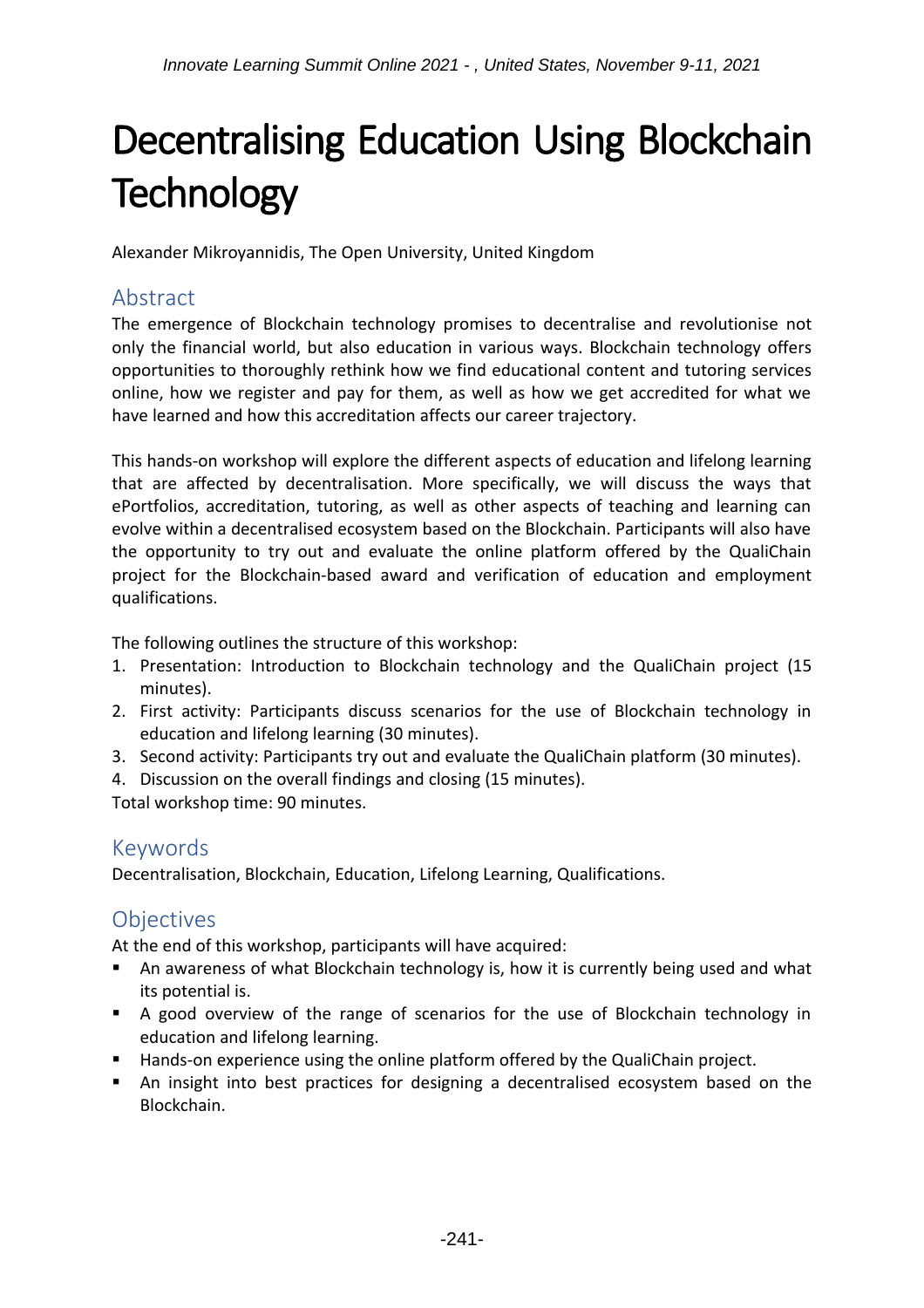#### Topical Outline

Education today is still controlled mostly by educational institutions, which offer quality, credibility, governance, and administrative functions. This model is not flexible enough and poses difficulties in recognising the achievements of a lifelong learner in informal and nonformal types of education. As a result, a lifelong learner's transition from formal to informal education and vice versa can be hindered, as the achievements acquired in one type of education are not easily transferable to another. Generally, lifelong learners have limited control and ownership over their learning process and the data associated with their learning. This indicates the need for a learner-centred model across all types of education, offering learners with a framework for fully controlling how they are learning, how they acquire qualifications and how they share their qualifications and other learning data with third parties, such as educational institutions or employers.

A Blockchain is a publicly shared immutable ledger, which uses crypto-currency techniques to minimise any security risk. This technology offers a decentralised peer-to-peer infrastructure, where privacy, secure archiving, consensual ownership, transparency, accountability, identity management and trust are built-in. Blockchain technology can act as a provenance protocol for sharing data across disparate semi-trusting organisations, without the need for any central control. The value of Blockchain technology at documenting, verifying, and sharing data across diverse stakeholders can be a particularly valuable asset in today's fast-pacing economy, which is largely driven by continuous learning and credentialing.

The QualiChain research and innovation project focuses on the assessment of the technical, political, socio-economic, legal and cultural impact of decentralised solutions on education. QualiChain investigates the creation, piloting and evaluation of decentralised solutions for storing, sharing and verifying education and employment qualifications and explores the potential of Blockchain technology for disrupting the domain of education, as well as its interfaces with private education, the job market, public sector administrative procedures and the wider socio-economic developments.

#### **Prerequisites**

This workshop will be useful for researchers, lecturers, technologists and professionals from the education sector, who want to learn about the emerging technology of Blockchain and its use in education and lifelong learning. No prior knowledge on Blockchain technology is required. Some prior knowledge on educational technology will be beneficial, but not mandatory.

#### **Instructor**

Dr Alexander Mikroyannidis (PhD, MPhil, BEng) is a Research Fellow in the Knowledge Media Institute of the Open University. He has more than 10 years of research experience in the field of Technology-Enhanced Learning and specifically in personalised learning, selfregulated learning, lifelong learning, open educational resources and rich interactive learning materials, as well as applications of Blockchain technology in education. He is the author of over 100 articles that have been published in peer-reviewed journals, conferences and books.